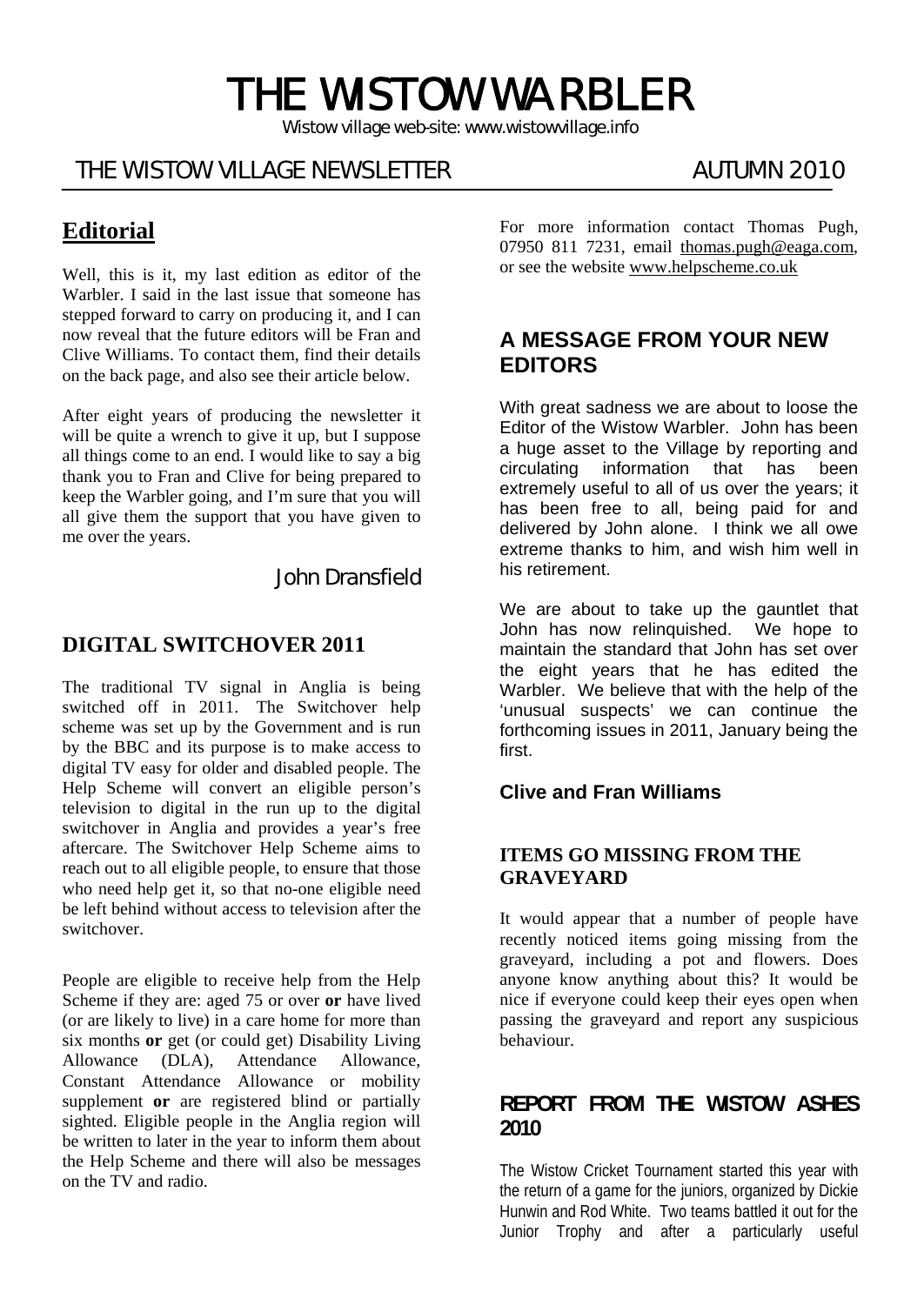performance from Cameron Smart the Wistow Bats eventually beat Wistow KMS. The kids who turned up clearly thoroughly enjoyed the games but it would be great to see more of our youngsters taking part. So anyone wanting to have a go next year should contact Dickie Hunwin on 823000 or just turn up.

The Coles Ashes Tournament started at midday with the first of the semi finals. Wistow Wizards, captained by Andy Harding, took on Wistow Wannabies led by Chris Newton. The Wizards batted first and made a near disastrous start, losing 3 wickets in the first over to the bowling of Adam Dean. However some good batting by Neil Green steadied things down and the Wizards came off after 10 overs for a total of 46. More consistent batting by the Wannabies saw them pass the Wizards total in 8 overs to win the match. MacInnes Invitational 11, captained by Graeme MacInnes, batted first in the second semi final and we saw some excellent performances with the bat with 16 sixes resulting in a total of 130 in their 10 overs. Jason Short's Showoffs then took to the crease, but in spite of some good scores their final total of 91 was no match for the Invitational.

Thus the final was to be between MacInnes Invitational and the Wannabies but first we had the play off between the Wizards and the Showoffs. The Wizards were first into bat and some steady batting saw them with 64 on the scoreboard after 10 overs. The Showoffs soon set about the bowling of the Wizards and passed their total in just 6 overs to take the third place slot.

The Invitational won the toss in the final and chose to bat and their batsmen carried on where they had left off in the semis with several high scores, another welter of sixes, sprayed all over the spectators and put a very creditable 144 on the board at the end of their innings. We then saw some good batting from Chris Newton and his Wannabies but they never quite matched the scoring rate of the Invitational heavy hitters and in the end their total of 119 was not quite good enough. The MacInnes Invitational 11 emerged as worthy winners and at the end of another very enjoyable afternoon of cricket , Patsy Coles presented them with the Coles Ashes Trophy.

Again this year there were some stand out performances with the bat and ball and excellent fielding with some quite spectacular catches. This provided several choices for the Man of the Match Award but the captains in the end decided that following his prolific scoring, where he was not out in both innings and for his contribution in the field, the trophy should go to Gregor MacInnes.

Thanks must go to the four captains for putting their teams together, to all the players, helpers and the spectators who make this day of cricket a regular and

very enjoyable part of the village calendar. Of course it would not be possible without the continued help, support and hard work of Patsy and Richard Coles and for this the Village Hall Committee is most grateful.

# PRIVATE MATHS TUITION

If you need private maths tuition then Don McFarlane, of Northern Cottage, Church Street, can help you. Don can provide tuition on weekday evenings and his fees would be: for GCSE level - £25 per hour; for A level, further maths and IB level - £30 per hour. You can contact Don on 823707, or by email at donmcfarlane@hotmail.co.uk.

### LATEST FROM WISTOW IN BLOOM

Those of you who went to the quiz, held in the village hall on Saturday 18<sup>th</sup> September, will know that it was a huge success, with a great atmosphere and everyone having an enjoyable time. Financially, over £211 was raised, but, although the quizzes are primarily to raise funds, it would also be good for them to become part of Wistow's social life. The next will be held in spring, probably during April, so look out for more information nearer the time.

A quantity of bulbs was obtained for sale to anyone who wants them; these were on sale at the quiz but there are still some available. They are of excellent quality and if you want any then please contact Jill Wadsworth on 822541.

You will probably have noticed some of the recent activity around the village. Two new "manger" baskets have been fixed to the bus shelter and planted, and also the tubs outside the village hall and the planter at the foot of the Wistow sign across the bridge have been replanted for autumn/winter.

Two flower arranging sessions have been planned for before Christmas. These are: Christmas wreath making on December  $10<sup>th</sup>$ , and table arrangements on December  $17<sup>th</sup>$ . As we currently stand, the December  $17<sup>th</sup>$  session is fully booked and the December  $10<sup>th</sup>$  session only has 1 or 2 remaining vacancies. If you wish to attend either (there could always be cancellations) then phone Lesley Telling on 823553.

Back to funding, the Parish Council has pledged to contribute £200 to be used against specific expenditure; this can happen once the WIB committee has opened a bank account. Next year, at a time still to be decided, it is intended to hold a